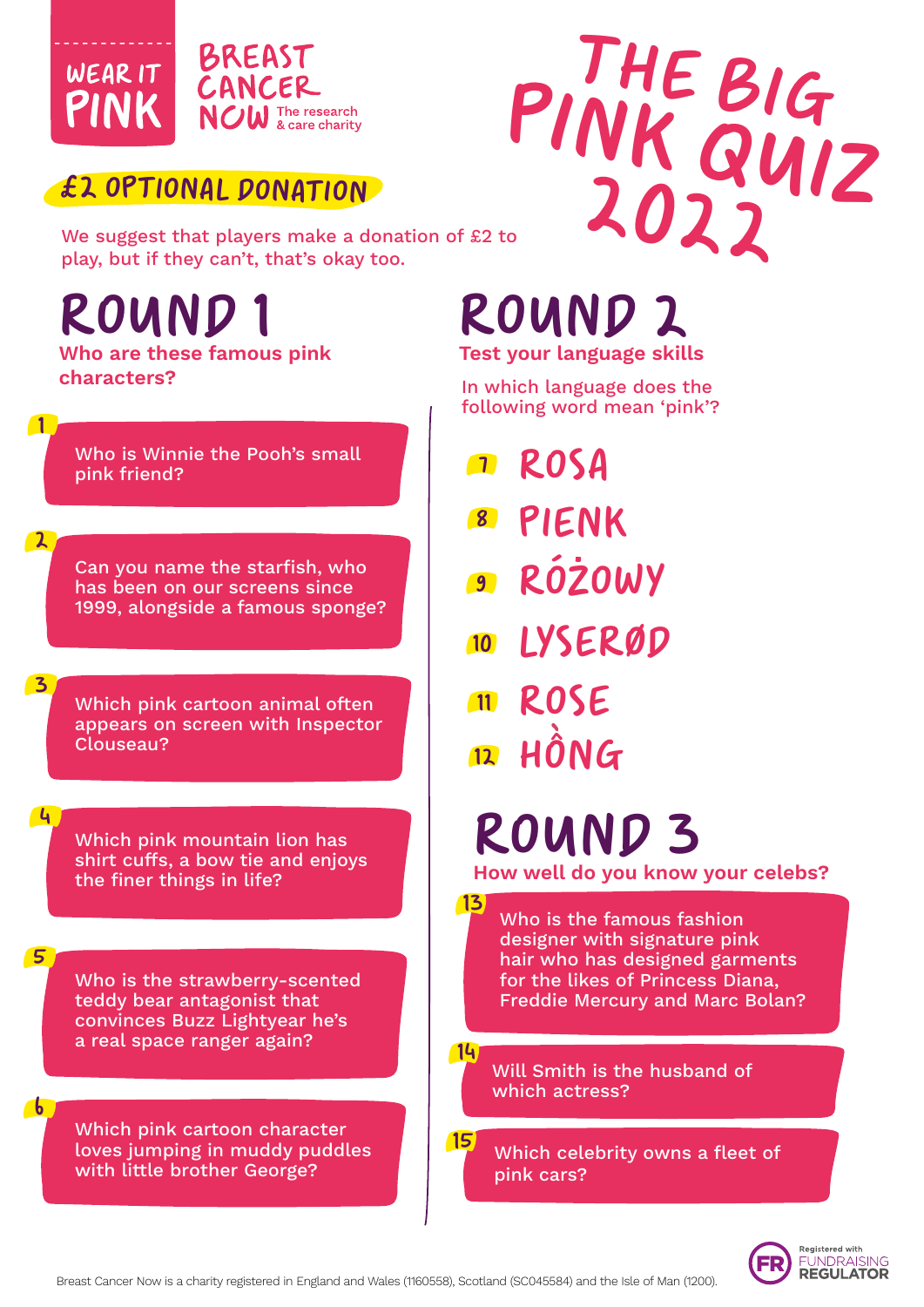

# ROUND L

**Can you unscramble these pink flower anagrams?**

16 E

n opyen

18 ONONRERODHDD

<sup>19</sup> RAITNCOAN

20AYMHMUCESNTR

## 21 RAPSONDGAN

### ROUND 5 **Film and TV**

What was the name of the war film that featured a pink submarine? 22

Which character does Reese Witherspoon play in Legally Blonde? 23

What is the name of the good witch who wore a pink dress in the Wizard of Oz? 24

Which Pink Lady in Grease had pink hair? 25

The Grand Budapest Hotel featuring a pink hotel of the same name was directed by whom? 26

## ROUND 6 **Are you a history buff?**

What is the name of the artistic movement which began in the 1950s using bright, block colours such as pink? 27

What was traditionally used as a pink dye? 28

- a) Madder roots b) Ladder roots
- c) Kadder roots

29

30

31

In which century did the Mary Rose ship sink?

> a) The 16th century b) The 17th century c) The 18th Century

In which historical empire was flamingo considered a delicacy?

In which decade was the first successful bubble-gum invented?

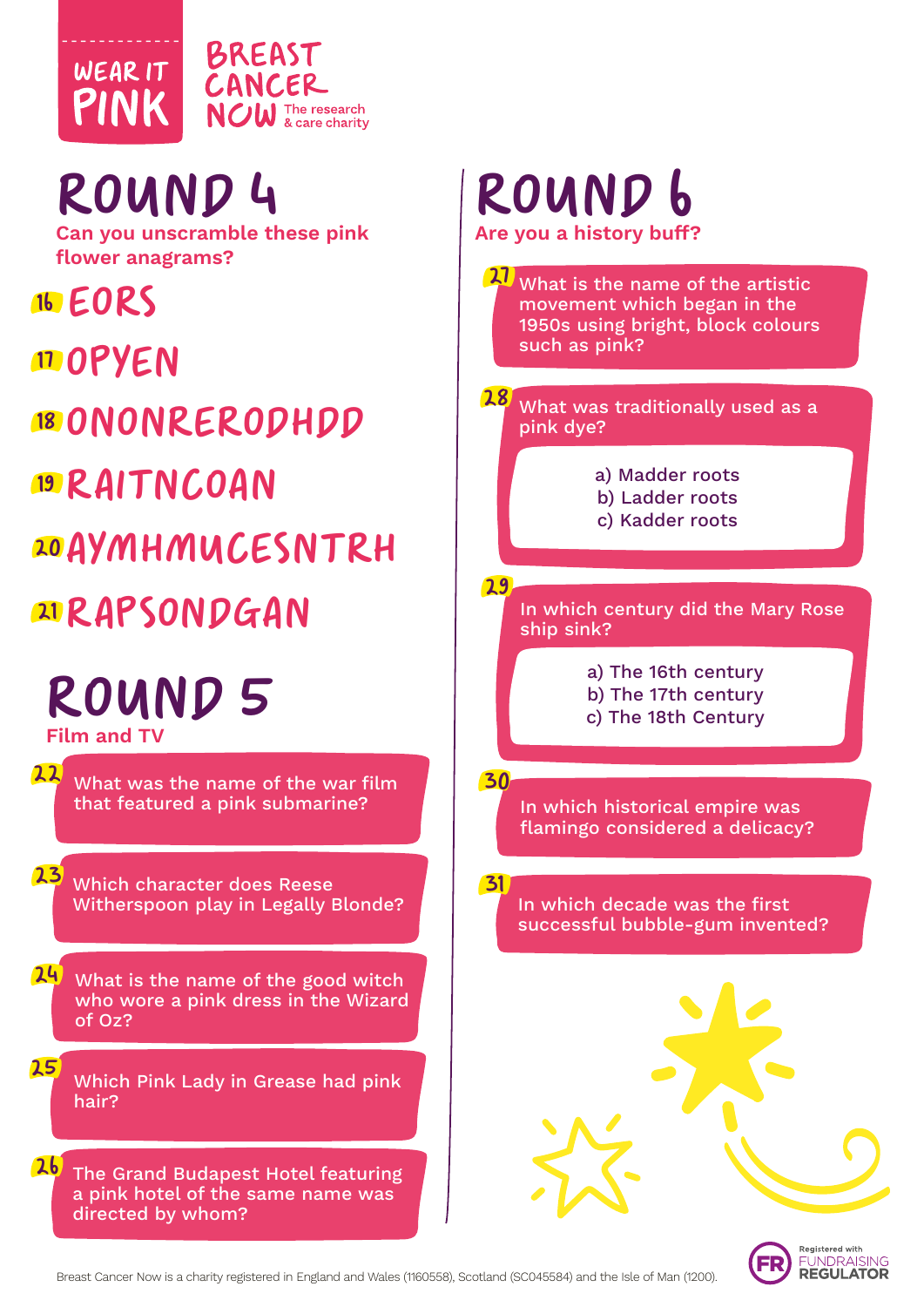# ANSWER SHEET

|    | ROUND 1. |
|----|----------|
| 1. |          |
| 2. |          |
| 3. |          |
| 4. |          |
| 5. |          |
|    |          |

#### ROUND 4.



|                         | ROUND 2. |  |
|-------------------------|----------|--|
| 7.                      |          |  |
| 8.                      |          |  |
| 9.                      |          |  |
| 10.                     |          |  |
| 11.                     |          |  |
| $\overline{\mathbf{2}}$ |          |  |

#### ROUND 5.

| 22. |  |
|-----|--|
| 23. |  |
| 24. |  |
| 25. |  |
| 26. |  |
|     |  |

#### ROUND 3.



#### ROUND 6.



**Name** / 31





Registered with **FUNDRAISING** FR

**REGULATOR** 

Breast Cancer Now is a charity registered in England and Wales (1160558), Scotland (SC045584) and the Isle of Man (1200).